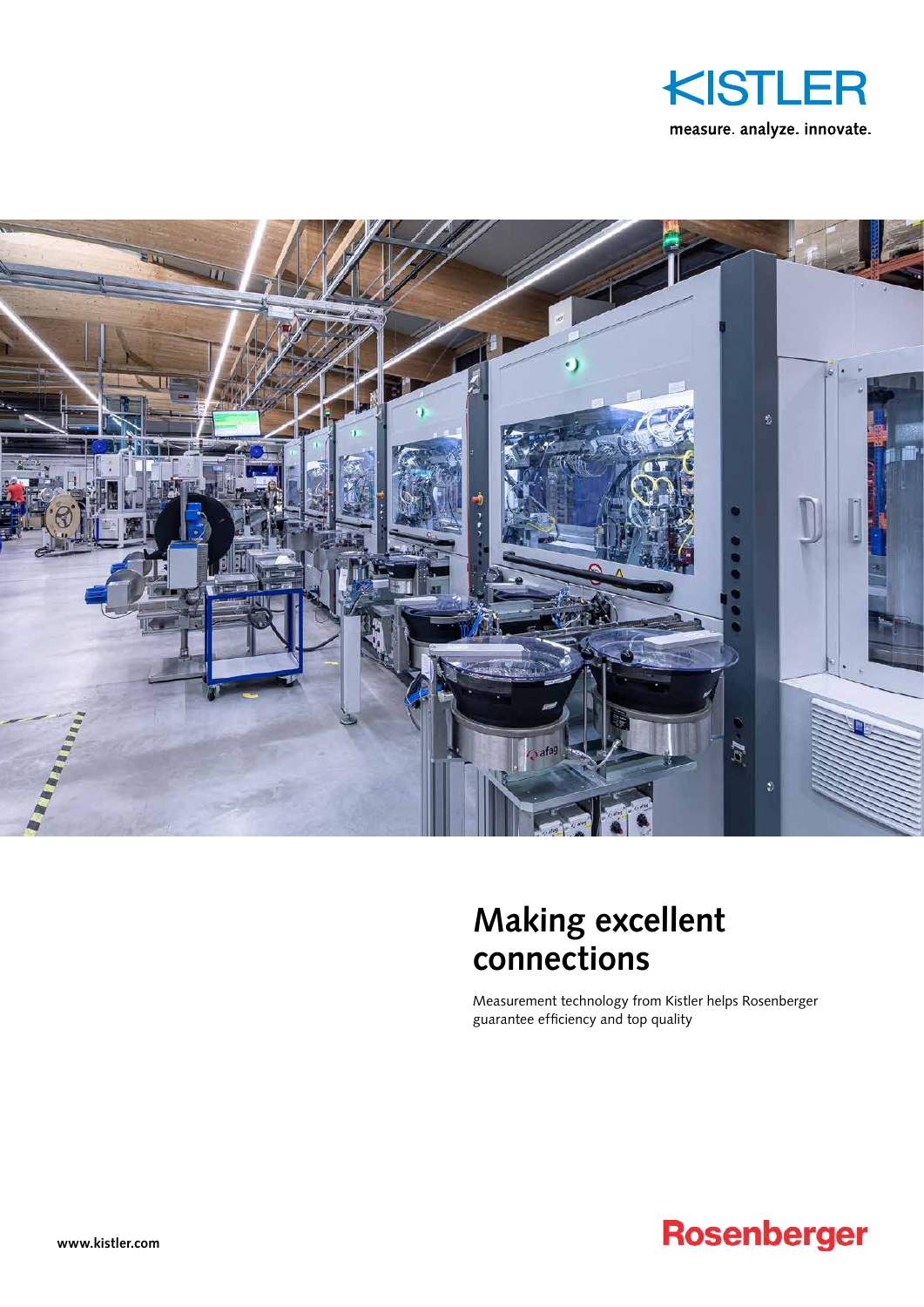

The display of Kistler's maXYmos process monitoring system guides a production employee through the assembly process.

**Rosenberger relies on quality monitoring by Kistler – not only during pre-series production, but also for its automated manufacturing processes. Kistler products used by this high-frequency technology specialist mainly comprise force sensors and process monitoring systems in the maXYmos series, together with other components and our new dragchain-compatible cable.**

High-frequency technology specialist Rosenberger is one of the "hidden champions" that earn international renown for Germany. Well over 2,300 people are employed at the company's headquarters in Fridolfing, Upper Bavaria, close to the border with Austria. And across the globe, upwards of 11,300 employees work on solutions and services that focus on connectivity in high-frequency, high-voltage and fiber optic technology. Today, products from Rosenberger play their part in many vehicles, antennas, computing centers, hospitals and households all over the world.

This success story dates back to 1958, when Hans Rosenberger Senior founded the company. One of its first products was the "Stüpfler" – an implement that bakeries could use to literally "stamp" bread rolls into their characteristic shapes. Rosenberger's entry into the high-frequency technology segment in 1967 was a shining example of the strategic flair that still benefits the company today. From its base in Upper Bavaria, Rosenberger has achieved global success in six business fields. Especially in the last ten years, sales have continued to soar: in 2019, they reached almost EUR 1.3 billion – and Rosenberger now manufactures over three billion parts each year!

**Longstanding partnership leads to exclusive supplier status** What are the critical factors behind Rosenberger's global success? Peter Rosenberger, Managing Director at Rosenberger, answers emphatically: "Our production has an extremely high level of vertical integration – we handle all our tool manufacture, surface processing and injection molding in house – and our quality standards are very high. These advantages make us the supplier of choice for many customers – in Europe as well as America, and especially in Asia."

Since 2005, Kistler has contributed to this success story by equipping Rosenberger with tried-and-tested measurement technology – the key to reliable and efficient quality monitoring. Sensor technology and process monitoring systems from Kistler are deployed at manual workstations and also in semi-automated



Christian Wimmer, responsible for Tool Design and Engineering at Rosenberger, shows Stefan Schäfer, Product Manager at Kistler, how the maXYmos process monitoring system is integrated.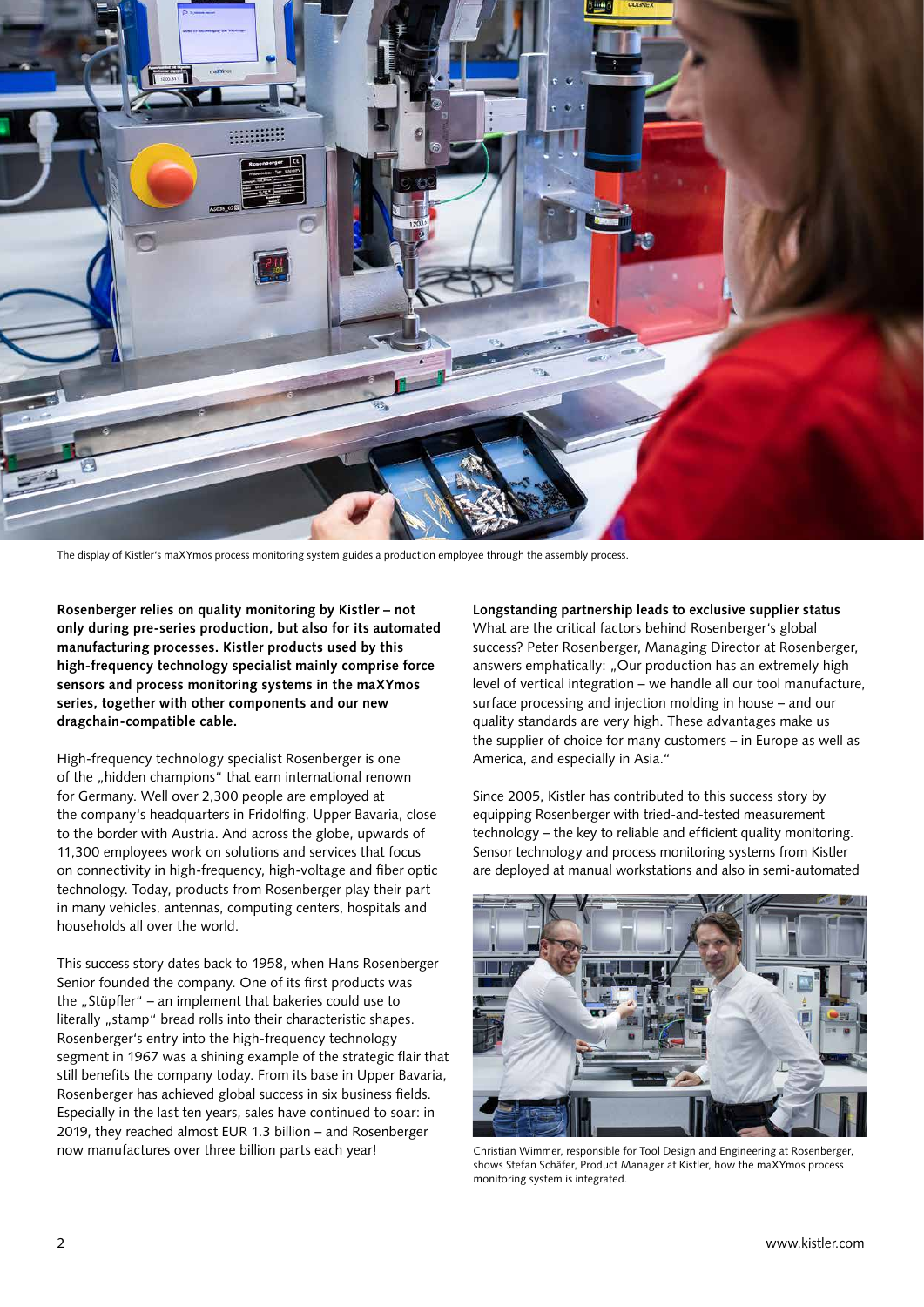and fully automated plants. "Kistler systems are installed on many of our production lines. In fact, we now specify Kistler as the measurement technology provider for our external specialpurpose machine manufacturers," Rosenberger adds.

Christian Wimmer holds a highly responsible position in the production operation at the Fridolfing facility. He joined Rosenberger back in 2003 as an industrial mechanic in the Tool Manufacture department. Since 2012, he has been a member of the 40-strong Manufacturing Equipment Design department, with responsibility for Tool Design and Engineering. In practice, Wimmer's work focuses mainly on prototype assembly, ongoing optimization of production, and issues such as ergonomics, efficiency and consistency. "When I joined the design team in 2012, Kistler was already playing its part in many of Rosenberger's production processes. Depending on production volumes, we sometimes opt for manual workstations – especially in the pre-series phase. To take one example, we use force sensors from Kistler to ensure that the components in a complex connector are assembled correctly," Wimmer explains.

"Properties such as high rigidity, overload capacity and high resolution make piezoelectric sensor technology from Kistler our preferred solution. What's more, it's easy to record the measurement data and forward it to the customer."

Christian Wimmer, Tool Design and Engineering at Rosenberger

Rosenberger also uses the maXYmos process monitoring and control system from Kistler to monitor entire processes, both for manual and automated assembly. "The system's integrated Sequencer Mode means that we can use maXYmos as a small control – so no additional controls are needed. Production line employees get direct feedback via the display, telling them whether the individual steps were completed correctly and what needs to be done next," Wimmer continues.

## **Individually adapted solutions generate added value**

Products from Kistler also demonstrate their strengths in the second area where they are in use at Rosenberger: semi-automated and fully automated machines. "Properties such as high rigidity, overload capacity and high resolution make piezoelectric sensor

technology from Kistler our preferred solution. What's more, it's easy to record the measurement data and forward it to the customer," Wimmer points out. Traceability and transparency are increasingly important factors, he notes, and zero defect production is set to become the standard in many industries. "Thanks to Kistler, we can send the OK/NOK signal (good or bad) for every single part directly to the MES (Manufacturing Execution System). But that's not all: we can even provide the end customer with complete measurement records including the serial numbers, if required."

Alongside the 9340A Force Link – developed by Kistler to meet the customer's specific requirements – and the BL (Basic Level) and TL (Top Level) variants of the maXYmos process monitoring system, Rosenberger uses other Kistler solutions: "Thanks to a retrofit set for manual presses that Kistler developed, we've also been able to optimize some of our older workstations and connect them digitally to the production environment," Wimmer explains. "Another very helpful innovation is the new cable that is compatible with dragchains: we've already installed it in some of our machines. It's highly resilient, so it makes the whole plant far more effective." The 190023A coaxial cable – robust, with low noise and high insulation – was specifically developed by Kistler for use with piezoelectric sensors in dynamic environments. Intensive laboratory testing has proven that this highly abrasion-resistant cable can withstand at least 10 million bending cycles.

## **Quality that leaves the competition standing – thanks to Kistler**

Summing up his impressions, Wimmer comments: "We're highly satisfied to be in partnership with Kistler. That applies to the quality of their products and solutions, and also to their readiness to adapt sensors and systems like maXYmos to meet Rosenberger's specific needs." He concludes: "On top of all that, Kistler's response times are fast, and they keep on developing solutions that span the critical range from assembly to software. For all these reasons, we shall continue to choose measurement technology from Kistler in the future."



View of a highly automated production cell at Rosenberger



Two 9340A Force Links from Kistler monitor the forces that act during the joining process.